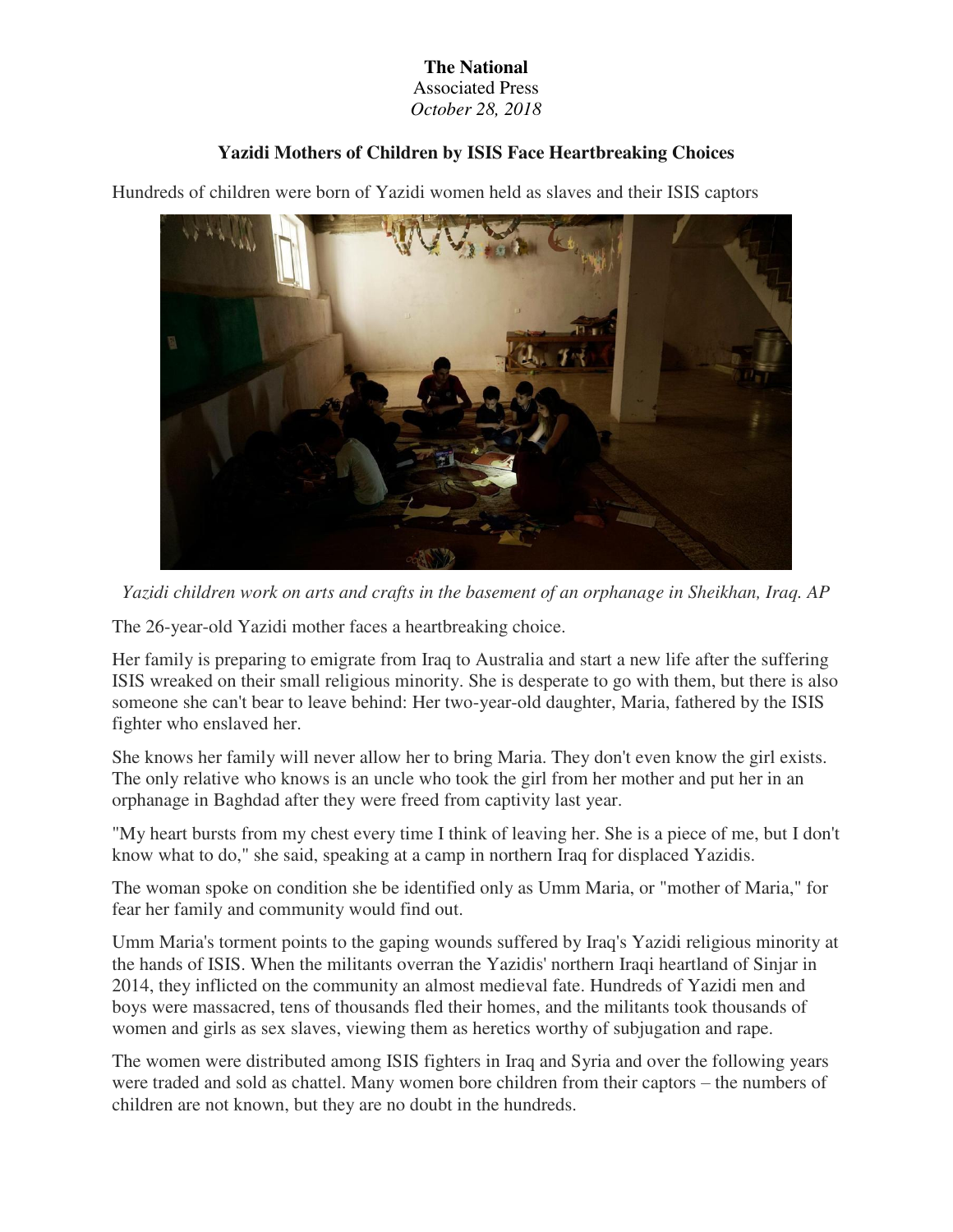The Nobel Peace Prize this year put a focus on victims of sexual violence and on the Yazidis in particular, when one of the women abducted by ISIS, Nadia Murad, was named a co-winner of the award.

Many, though not all, of the women have returned home, as the extremist group's "caliphate" in Iraq and Syria has been brought down. While some of them want nothing to do with babies born of rape and slavery, some, like Umm Maria, want to keep them.



But Yazidi families most often reject the children.

*The sun sets as women visit a Yazidi shrine overlooking at Kankhe Camp for the internally displaced in Dahuk, northern Iraq. AP* 

That is a reflection the deeply entrenched traditions followed by the Yazidi community, seeking to preserve its identity among the mainly Muslim population, many of whom for centuries viewed the ancient faith with suspicion. The Yazidis, who speak a form of Kurdish, keep their community closed off, their rituals little known.

They have always rejected mixed marriages and children fathered by non-Yazidis. In this case, the stain is even greater since the fathers were the same Sunni Muslim radicals who sought to wipe out the community. Under Iraqi law, the children are considered Muslims.

The community has taken a relatively progressive stance toward the mothers. In Iraq's traditional society, rape can bring stigma on the victim. But the Yazidis' spiritual leader, Babashekh Khirto Hadji Ismail, issued an edict in 2015 declaring women enslaved by the militants to be "pure," with their faith intact. The declaration allowed the women to be welcomed back into Yazidi society.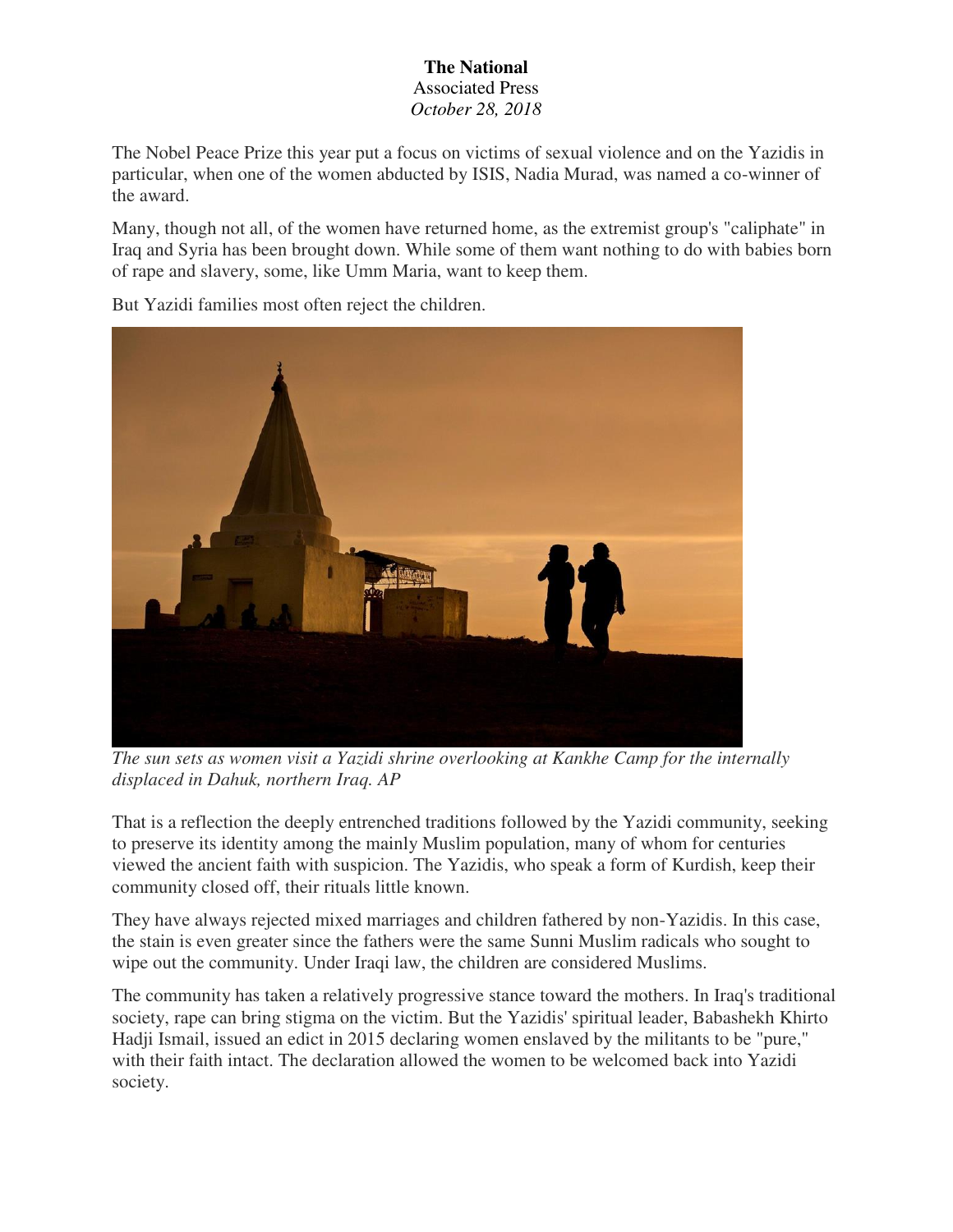But not the children.

Khidr Domary, a prominent Yazidi activist, acknowledged that the community's insular traditions need some reform and said the leadership has shown flexibility as it tries to deal with the trauma left by ISIS, known by their group's Arabic acronym, Daesh. He said mothers should be free to bring back ISIS-fathered children if they wish.

But "that cannot include reform to accommodate the results of Daesh crimes," he said. Pressure from family and society against accepting the children is powerful.

"It is difficult, even for the mother, to bring a child to live in our midst when it is possible that his Daeshi father may have killed hundreds of us with his own hands, including relatives of the mother," he said.

Umm Maria was taken captive along with other women in August 2014, when the militants stormed Sinjar, near the Syrian border. She was eventually taken to Syria as the slave of an ISIS fighter, whom she knew only by his alias, Abu Turab.

Abu Turab was killed in fighting in 2015. His family sold her for \$1,800 to another militant, an Iraqi she identified as Ahmed Mohammed. He took her to Iraq's Mosul, where she lived with his first wife and their children. Soon after she gave birth to Maria, he too was killed in fighting in 2015.

She was consigned to an ISIS "guesthouse" where wounded ISIS fighters received first aid or took a rest from the front lines – and used Yazidi women for sex.

As Iraqi security forces assaulted Mosul, the women at the house were moved from one neighborhood to another to escape bombardment. In the summer of 2017, as the city fell, Umm Maria escaped into government-held territory, though she was injured during the shelling.

At the hospital, an uncle persuaded Umm Maria to give them the child until she healed, promising to return Maria to her afterward.

"Had I known they planned on depositing her in an orphanage, I would have never given her," she said.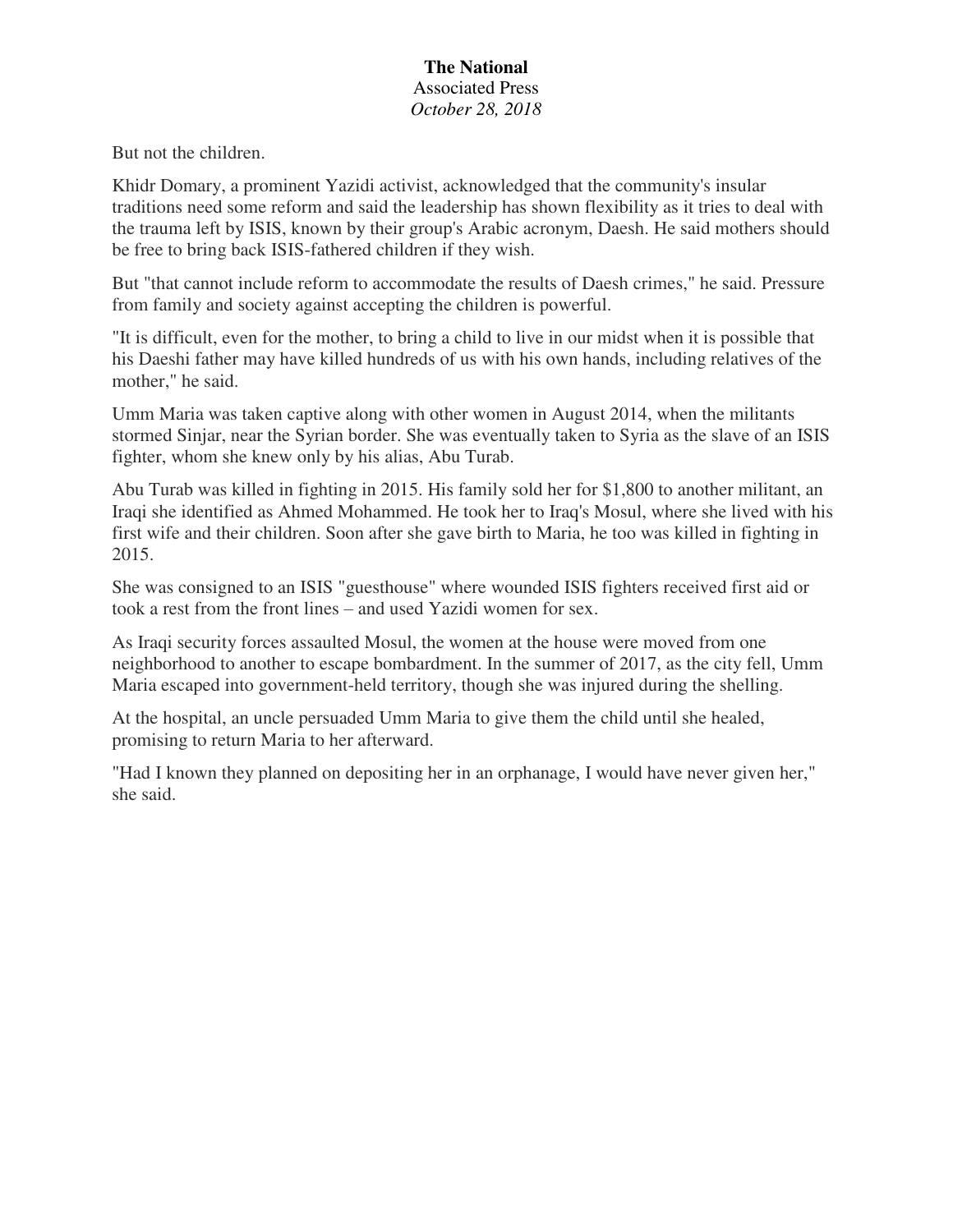

*A newborn lies in her crib at the state-run Al Zuhour orphanage, in Mosul, Iraq. The orphanage shelters a mix of infants born to Iraqi women who were enslaved by militants and older children whose parents are jailed; some were simply abandoned in the chaos that follows a war. AP* 

Umm Maria has seen the child – now around three years old – only once since. Several months ago, she visited her at the Baghdad orphanage, spending two days with Maria.

"She did not recognise me, but I recognized her," Umm Maria said. "How could I not? She is a piece of me."

Many Yazidis see it as more essential than ever for the community to protect its identity at a time when it is struggling for survival. The Yazidis were estimated to number about 700,000 before 2014. Since the ISIS onslaught, nearly 15 per cent are believed to have fled the country, mostly to the West. Nearly half of those still in the country live in camps for the displaced, scattered around northern Iraq.

About 3,000 Yazidis remain missing or in captivity. Of these, experts believe only a third may still be alive.

The Yazidis are also trying to regain their place in a country where the social fabric has been torn apart by ISIS. Though there were always tensions, Yazidis lived side-by-side with Muslim neighbours in a northern region that is home to many minorities, including Christians and Kurds.

Now Yazidis deeply distrust Arab Muslims, accusing them of sympathising with ISIS and even sometimes joining the militants in the slaughter and enslavement of Yazidis. The community also says the central government has not done enough to get back Yazidi women. It was largely left to families to put together thousands of dollars to buy back daughters or wives, or pay smugglers to sneak them out.

"We have become so resentful of Muslims that we now tell our children not to be like Muslims when they are mean to each other," said Abdullah Shirim, a Yazidi businessman.